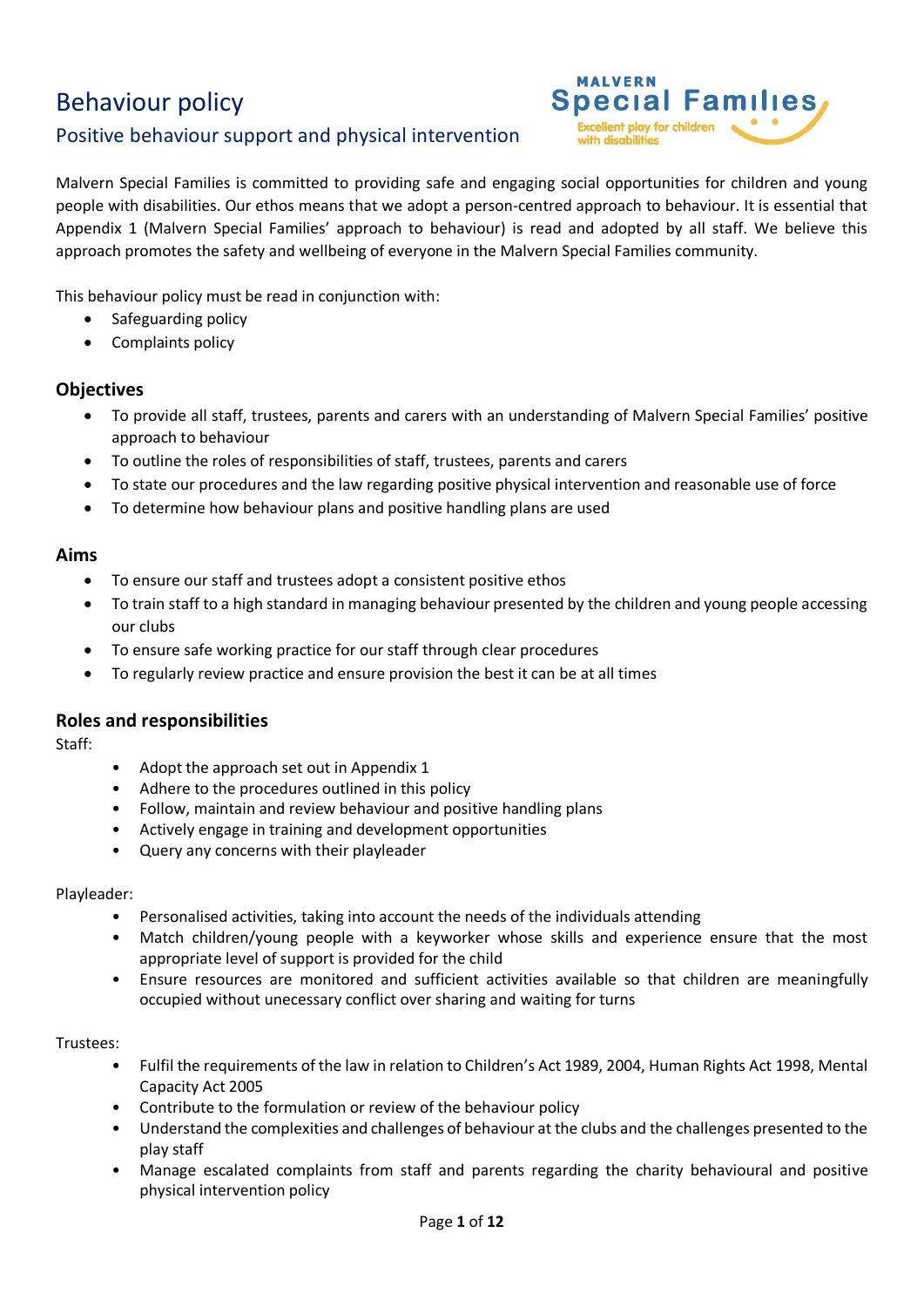#### Parent/carers

- Inform the charity of any personal circumstances which may be relevant to their child's behaviour.
- Accept and support the club's behaviour policies and sign the annual parent contract.
- Participate in the club's procedures, i.e. attending meetings where behaviour management concerns are discussed and consult on MSF Behaviour Plans
- Take an interest in their child's behaviour, using home-based rewards and sanctions in support, where appropriate.
- Agree matters being referred to other agencies if recommended by Malvern Special Families
- Consent to MSF requesting access to behaviour plans at the child's school
- Be available to talk to their child's keyworker at the beginning and the end of play sessions to hand over information

## **Behaviour plans**

On each child/young person's registration form we ask if they have a behaviour support plan at school and request consent to share this. We recognise that the demands on the children at school vary from those at MSF clubs so the Service Manager ensures the plans are updated and tailored to suit club expectations of behaviour. **\*Appendix 2**

Parents are consulted on the behaviour plan and requested to sign the plan once agreed. Behaviour Plans are kept in each individual child's file at the clubs and are shared with the staff at the club. The playleader ensures playworkers read through and understand the behaviour plan of any child they are working with. These are discussed in warm up meetings before each club day and references are made to Tips and Tricks forms and the individual risk assessments.

*Tips and Tricks Forms are completed by school staff who know the child in a classroom environment at their school and by MSF staff who know the child in the club environment. Tips and Tricks forms identify possible triggers to an individual child's behaviour and recommends tried and tested strategies to minimise escalation in behaviour that challenges.* 

When a child's behaviour is of risk of harm to themselves or others, a positive handling plan will be drawn up and shared with all staff involved.

## **Positive physical intervention (PPI) and use of reasonable force**

Staff at Malvern Special Families are committed to providing the highest standards in protecting and safeguarding the welfare of children and young people entrusted to its care. We recognise there is a need in line with the DFE "The use of reasonable force July 2013" to intervene when there is an obvious risk of safety to young persons, staff and property. We emphasise that if used at all, PPI is seen in the context of a further positive action of care and concern. In line with DFE advice and guidance 2013 it is used as a 'last resort' option and in the most extreme cases, other strategies will always have been attempted first.

Reasonable force has no legal definition but:

- Staff must take into account the circumstances of the incident, age, sex and development of the young person.
- The degree of force must be proportional to the seriousness of the situation, behaviour or consequences it is intended to prevent, and always be the minimum force needed. In other words, the force you use in PPI must be proportionate to the harm you are trying to avoid occurring.
- Force could not be justified for a trivial behaviour or a situation that could be resolved without it.
- Everyone has the right to self-defence provided they do not use a disproportionate degree of force.
- Corporal punishment is illegal. It is always unlawful to use force as a punishment. This is because it would fall within the definition of corporal punishment.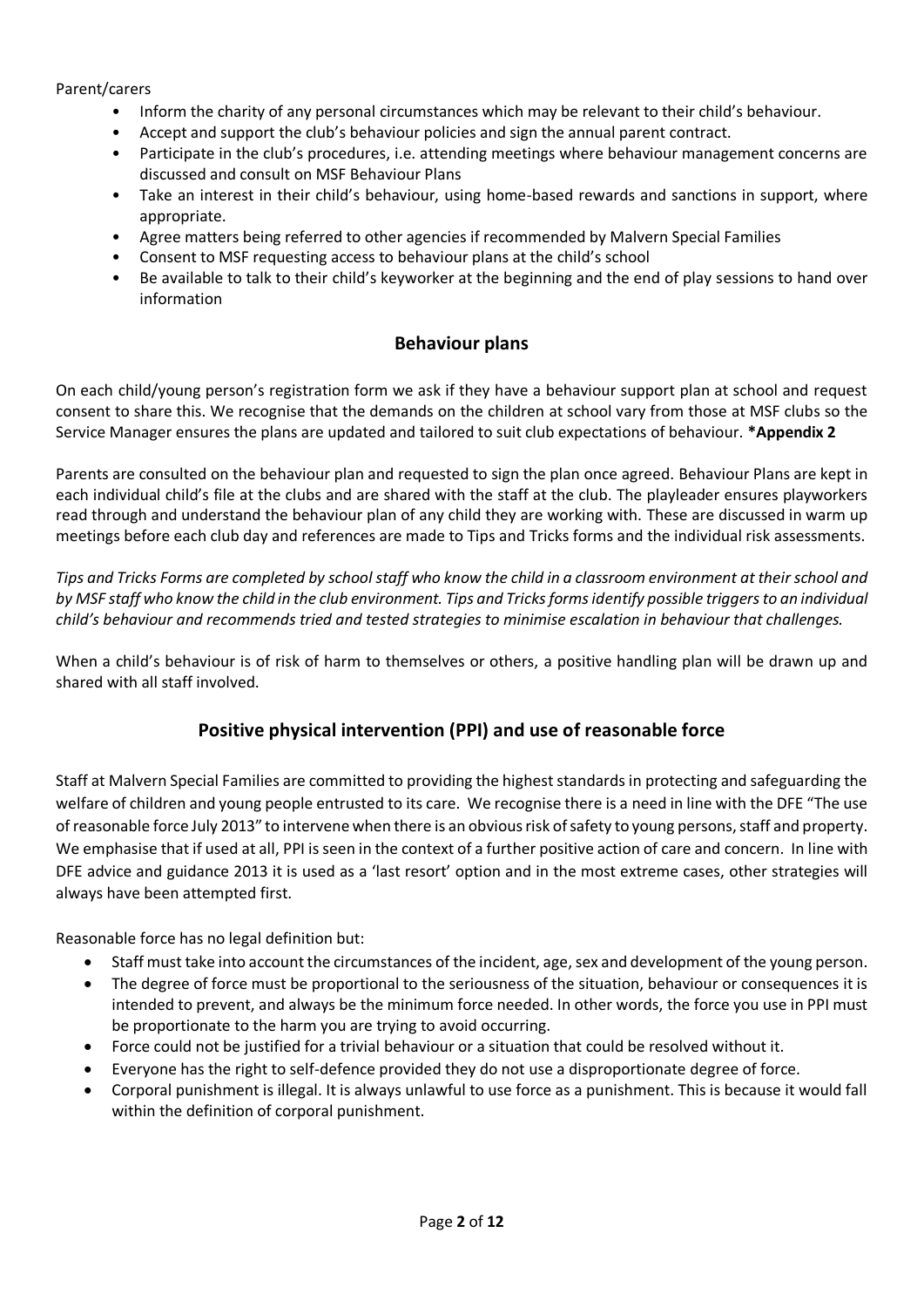#### **Who can use PPI?**

All trained staff are authorised to use PPI as appropriate. A list of authorised staff is available in the staff file on the qualifications and training list. All MSF staff are offered specialised training on positive physical interventions for learning disability – Team Teach. Team Teach emphasises that 95% of behaviour management is the employment of de-escalation techniques. The 2-day training is offered for all staff in the training week in July each year and is delivered by the Positive Behaviour Team. Staff are offered formal refresher training every two years. Staff should only use methods of restrictive physical intervention for which they have had the training. Specific techniques will be closely matched to the individual characteristics of the child or young person. It is not appropriate for staff to modify the techniques they have been taught.

## **When might PPI be used?**

Primary and secondary prevention strategies will always be used first (see Appendix 1). However, we recognise that some children may not be able to control their reaction to events as well as others and at times may place themselves or others at risk through their uncontrolled behaviour.

Reasonable force might be appropriate when:

- 1. Action is necessary in self-defence or because of imminent risk of injury to themselves or another person.  *Examples:*
	- *Young person attacks a member of staff, another young person, attempts self-injury, young people are fighting.*
	- *Young person is running in venue in a way that is likely to cause injury to self or others.*
- 2. There is a serious and developing risk of damage to property, including the young person's own property.  *Examples:*
	- *Young person is causing or about to cause serious damage or vandalism.*
	- *Young person is causing or at risk of causing injury or damage by accident, rough play, misuse of dangerous materials or objects.*
- 3. Where there is clear documented evidence that particular sequences of behaviour rapidly escalates into crisis, the use of a restrictive physical intervention at an early stage in the sequence may, potentially be justified if it is clear that:
	- Primary prevention has not been effective;
	- The risks associated with not using a restrictive physical intervention are greater than the risks of using a restrictive physical intervention and;
	- Other appropriate methods, which do not involve restrictive physical interventions, have been tried without success.

#### **How might PPI be used?**

Wherever possible early support from colleagues will be sought. Single-handed intervention increases the risk of injury to both parties and does not provide the person intervening with the support of a colleague acting as a critical friend.

Methods that staff may use in appropriate circumstances where a risk assessment judgement supports this:

- "**Shepherding**" a young person away by a light touch/hand on the elbow or near the shoulder.
- "**Guiding**" remembering this is the positive application of force to control a young person and would be used in rare circumstances, e.g. if the young person is in extreme danger and no other alternative is available, or where reasonable force is used to assist a young person's movement.
- "**Holding**" for security and to reduce anxiety where there is potential risk, even if the young person is not yet out of control. The purpose is to defuse or prevent escalation and this should be detailed on their behaviour plan.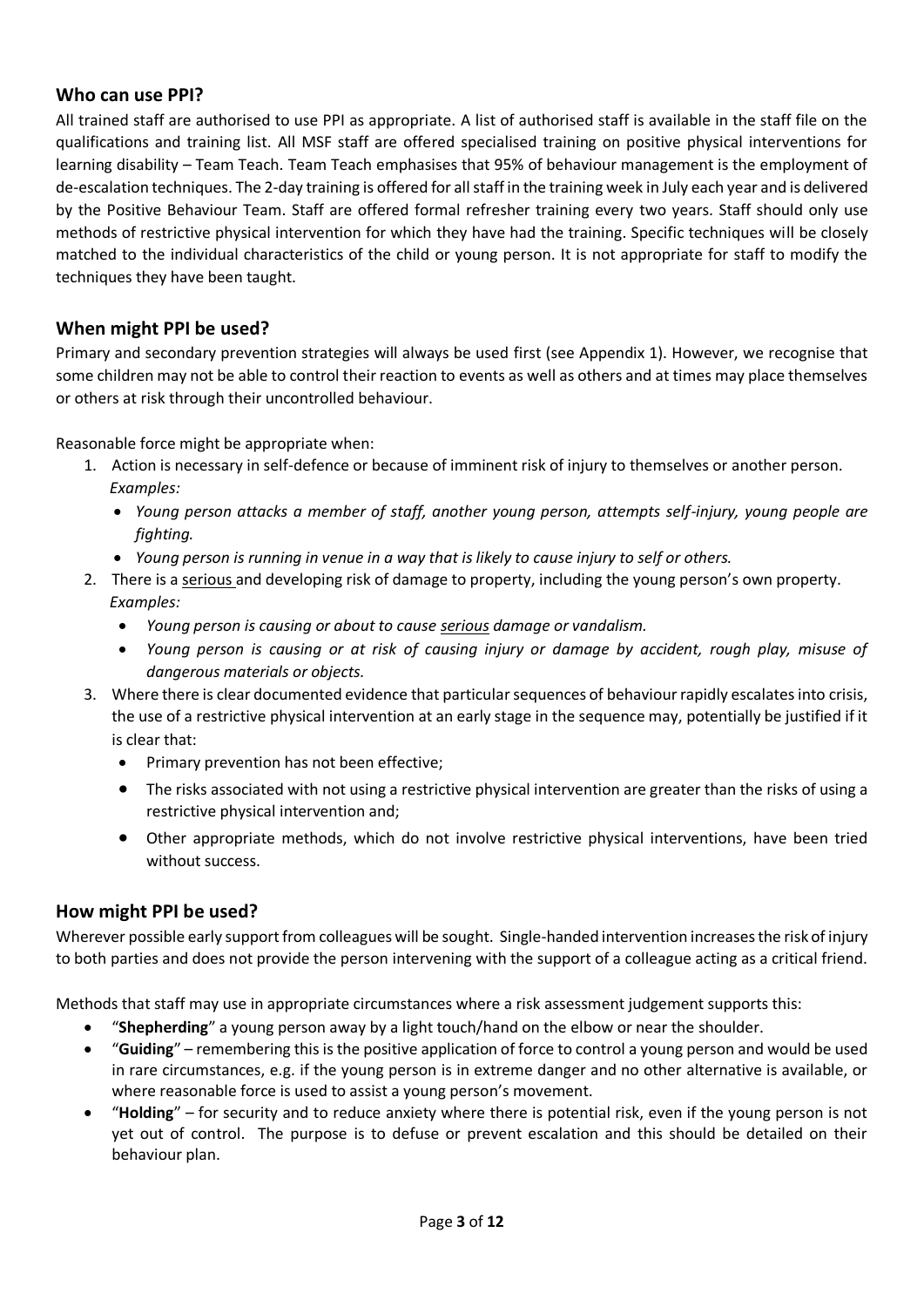Staff **must not** carry out action that might reasonably be expected to injure by:

- Holding a young person around the neck, or by the collar, or in any other way that might restrict the ability to breathe
- Slapping, punching or kicking a young person
- Twisting or forcing limbs against a joint
- Tripping a young person
- Holding or pulling the young person by the hair

## **Safe Spaces**

A room may be used as a safety measure where behaviour would otherwise put other people at risk. It is not to be used as a punishment, as a behaviour management tool, to save embarrassment (in the case of a child undressing) or for the convenience of staff. A safe space can be used at the child's request to help them self-regulate their behaviour. The context of use of isolation at MSF clubs is for safety rather than disciplinary reasons and can only be justified in extreme emergency situations. The use of a safe space/room for isolation is justified only when the consequences of not using it severely outweigh the risks of using it. **MSF staff will not close the door to a safe space in order to prevent a child from leaving. A child can choose to close the door to a safe space whilst they self-regulate. An MSF staff member will always keep them safely in sight.**

## **Risk assessments and positive handling plans**

If we are aware that a young person is likely to require PPI on more than one occasion in a three monthly period, we will plan how to respond in line with Team Teach protocols and guidance. This can include involving the parents to ensure they are clear about what specific action we might need to take and obtaining medical advice if the child has any specific health needs. A risk assessment and a positive handling plan will be drawn up, in consultation with all concerned and included as part of the young person's Information Plan. It will be reviewed quarterly. Staff involved will, through risk assessment, have identified their training needs in this area. In cases where it is known that a young person will require PPI appropriate training will be provided (accessed through the Positive Behaviour Team).

## **Reporting and recording incidents**

- All incidents will be recorded on an Accident/Incident Report which will be signed by both parent/carer and Malvern Special Families staff. Parents/carers should be given the opportunity to ask any questions. Copies of the Incident Report will be passed to the Service Manager as soon as possible following the club.
- Incidents involving PPI all incidents that result in PPI (where a child has to be held) will be recorded in detail using the 'Bound and Numbered Book' at the earliest opportunity (must be within 24 hours), as well as through the Accident/Incident report. A Positive Handling Plan then needs to be put in place or reviewed accordingly.
- Incidents resulting in injury should an injury occur as a result of an incident at a club, immediate steps will be taken to secure appropriate medical attention. This will be reported and recorded in accordance with MSF and relevant Worcestershire policies.

The Bound and Numbered Book will be reviewed by the Service manager on 6-monthly basis to consider control measures and possible training or further training needs etc. A member of the Team Teach team will ask to view the book at our annual training in July each year.

## **Debriefing**

After an incident the young person and members of staff will be checked for any sign of injury and first aid will be administered if required. The young person will be given time to become calm while staff continue to supervise/observe him/her. When the young person regains complete composure, a playleader or deputy and staff involved in the PPI will discuss the incident with the young person and try to ascertain the reason for it. All members of staff involved will be allowed a period to debrief and recover from the incident. This may involve access to external support. The playleader will provide support to the member of staff involved in the first instance. **At the Wind Down meeting after each incident of PPI the playleader will hold a discussion about what can be done differently next time to best the support the child or young person. The playleader will have a debrief with the Service Manager to formalise any recommended changes to the individual's behaviour plan**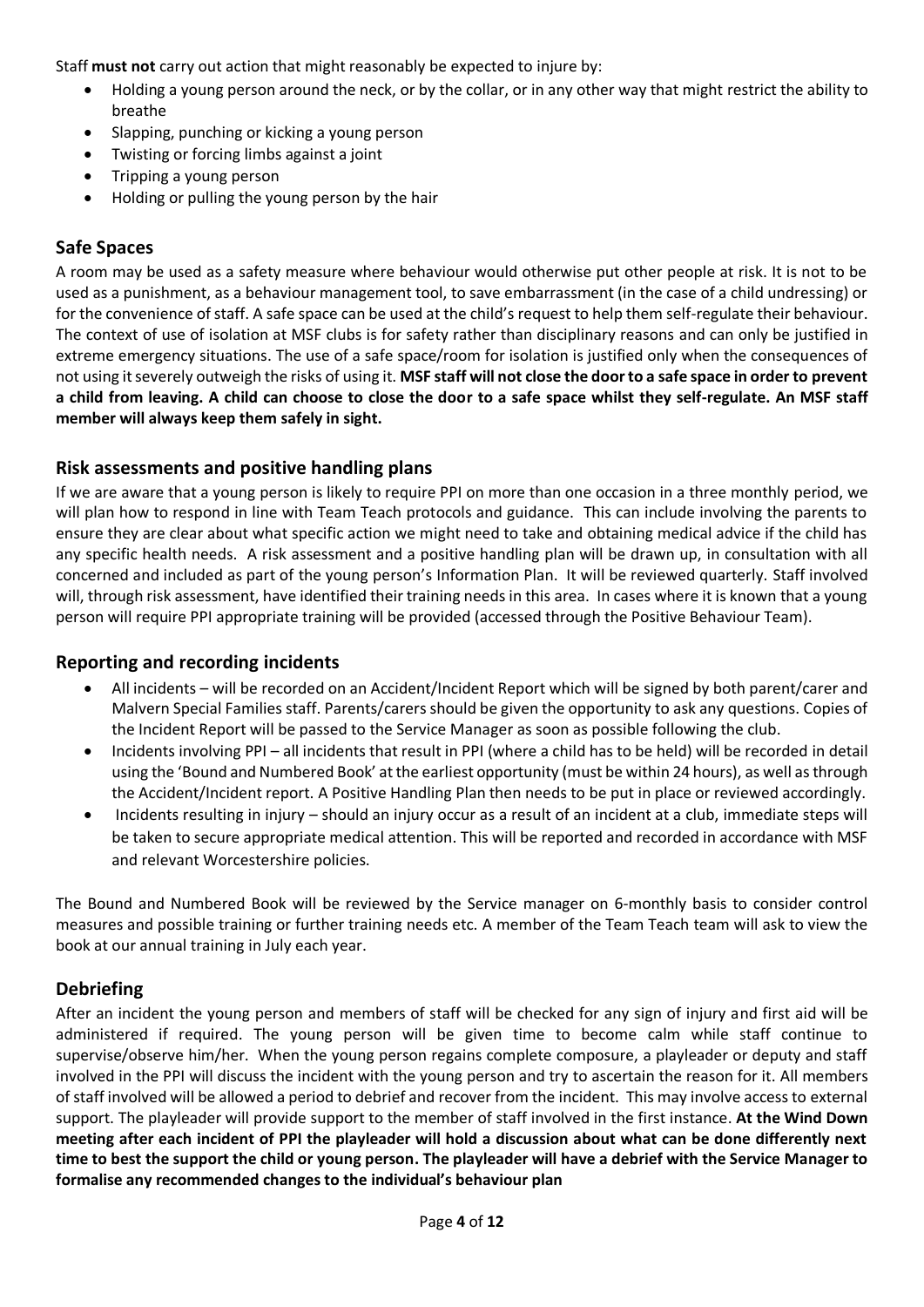## **Informing parents/carers**

The parent/carer information sheet (attached to booking forms) contains a section detailing our legal duty to maintain a safe environment and the possible use of positive handling (as a very last resort). For some children who present with aggressive behaviour when in crisis, there may be the need to use specific techniques to routinely manage their behaviour that challenges. This will be recorded in their Positive Handling Plan. **\*Appendix 3** Such arrangements will be fully discussed with parents/carers, on an individual basis, in advance of their implementation. All intervention will be routinely recorded and monitored. All parent/carers will be informed after an incident where positive handling is used with a young person. If appropriate the parent/carer will be phoned for advice.

## **Future planning**

Following a serious incident, consideration will be given to the following.

- Are there any additional behaviour management strategies that could have been used?
- What was the activity and were there any trigger points that could have been worked around?
- Do our policies and procedures support that young person's individual needs?
- Do we need to find out more information from school/home about how that behaviour is managed in other situations?
- What do the parents/carers say/suggest? We will always meet with the parents/carers and work with them to identify the cause and find a solution together.
- Do we need to revise the current levels of support needed for that young person to access our club? In exceptional circumstances young people may be offered additional support e.g. on a ratio of 2 adult to 1 child basis.

As a result of this, a decision will be reached involving the parent/carers regarding the young person. If it is not possible to keep the young person or othsers safe we would endeavour to find an alternative club. However, in exceptional circumstances, if it is felt that an individual presents too much of a risk to themselves and others, we will be unable to offer a place.

## **Complaints**

This policy is in accordance with the DFE "The Use of reasonable Force July 2013". As such, those acting in accordance with it, providing they act in good faith and within the authority guidelines, will be positively supported in their actions. In order to reduce the risk of complaints, we ensure staff follow this policy, we involve parents when an incident occurs and we provide approved training through the Positive Behaviour Team. All complaints will be recorded and followed up by the Service Manager in the first instance. Where appropriate the Authority will be notified/kept informed.

Staff using PPI whilst working within policy guidelines will have the full support of the Malvern Special Families trustees and their line manager. A complaint or dispute about the use of force by a member of staff might lead to an investigation under disciplinary procedures or by the policy under Child Protection procedures.

It is important that staff and volunteers feel supported by other staff, volunteers and trustees. The key to this is good planning, open and honest discussions (within the framework of our confidentiality policy) a sense of humour and access to support and training when necessary. It is perfectly appropriate for staff to take a short break when necessary and sometimes a change of face can support effective behaviour management. No member of staff should ever feel unsupported in their area. Following a serious incident we recommend that staff have a debrief so that they are able to manage their stress.

# **Other types of physical contact**

Some physical contact me be necessary e.g. during activities, or if a member of staff has to provide personal care or administer first aid /medication. Staff must be sensitive to matters relating to culture and gender issues and any known individual characteristics or special circumstances relating to young people. MSF acknowledge there may be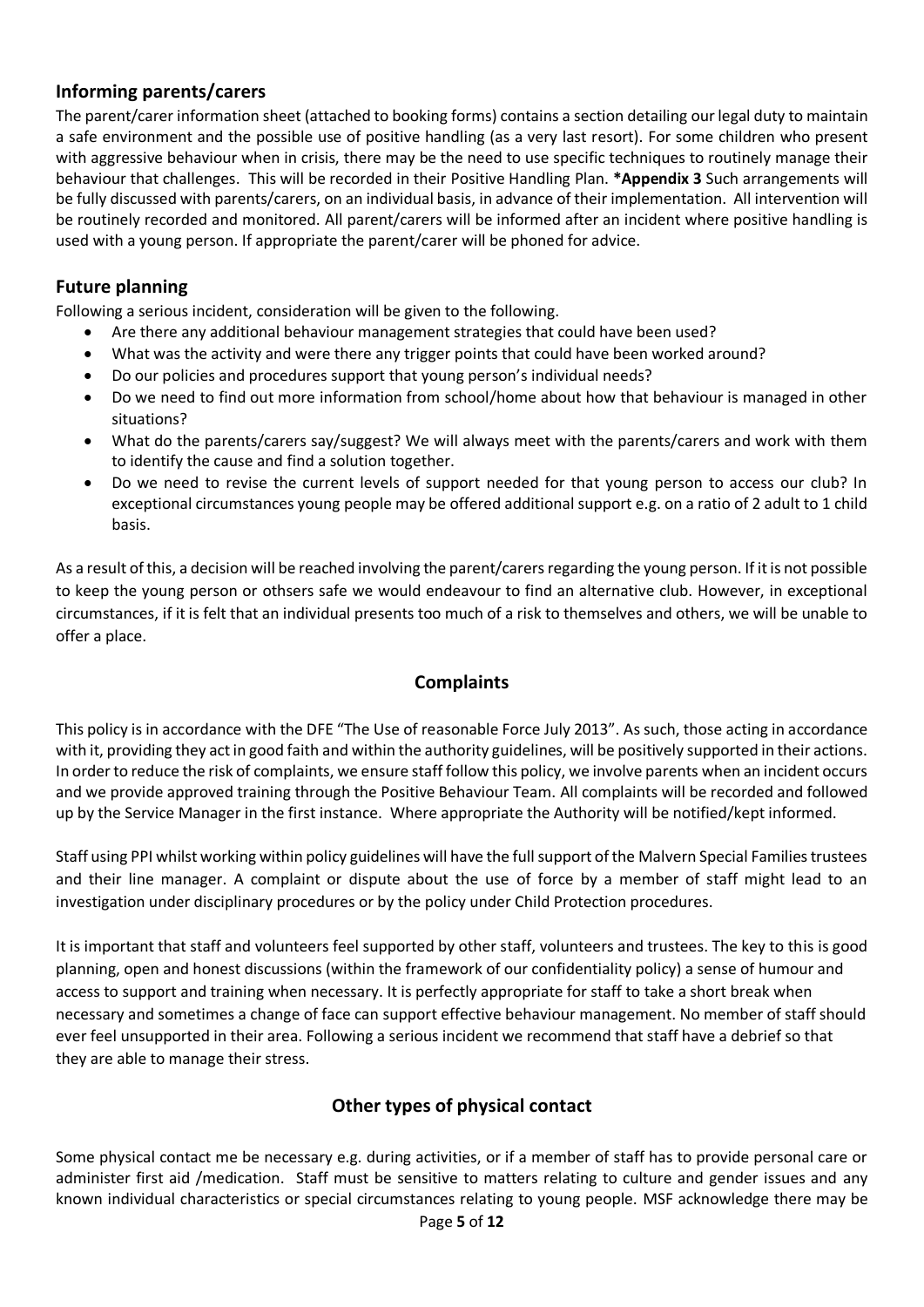times when safe touch is appropriate and comforting to a child or young person. E.g. pressure hugs for children with ASD and hand holding for road safety etc. As all the young people that we support have disabilities they generally need staff to provide physical prompts to help. Physical contact must always be individually appropriate and done openly. There is always a minimum of two staff present at all times (see Safeguarding policy).

**Reviewed and agreed by Trustees – July 2018 Updated June 2022**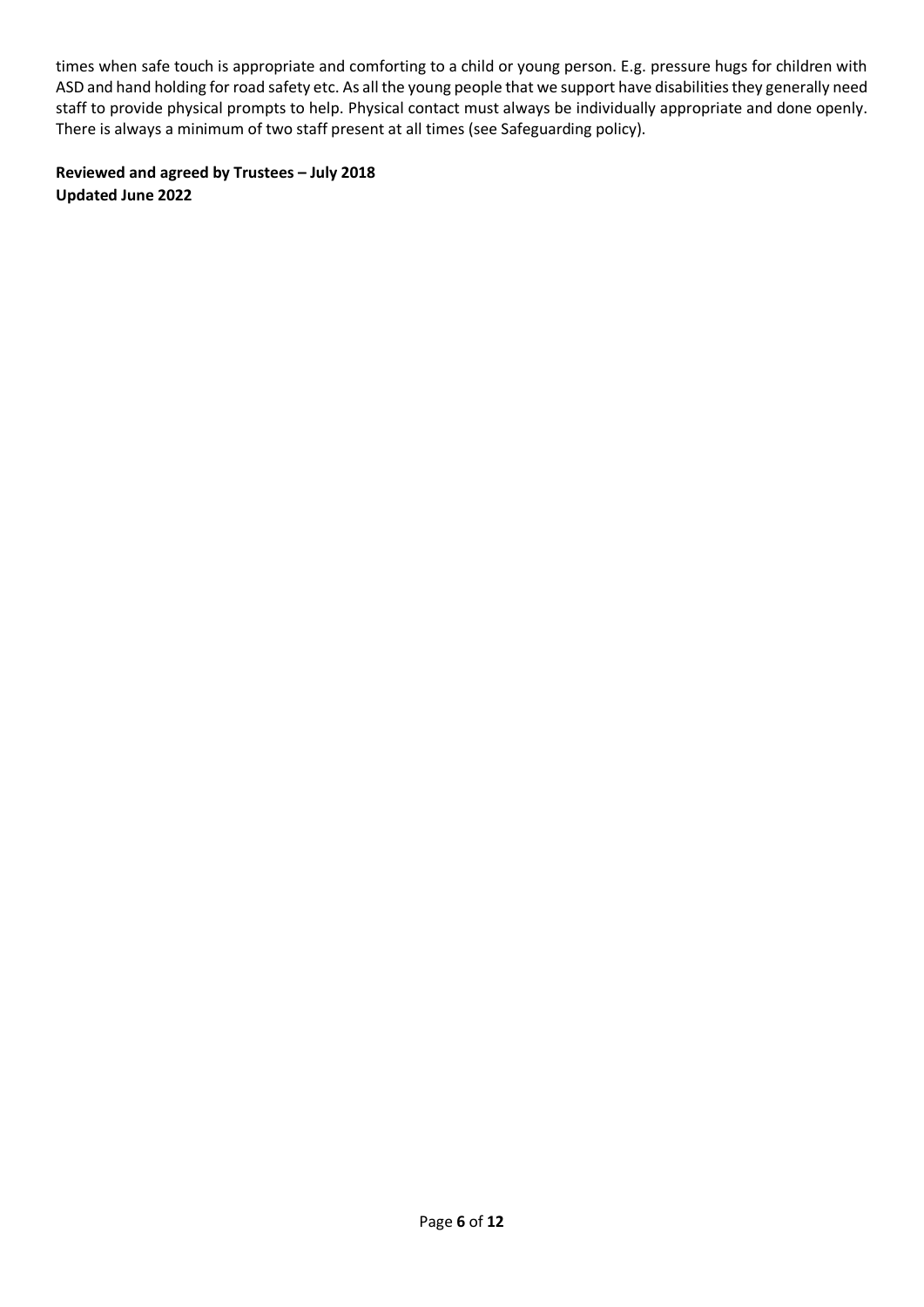## **Appendix 1 – Malvern Special Families' approach to behaviour**

We aim to:

- ❖ **Understand the purpose and reasons for an individual's behaviour –** We believe that all behaviour is a form of communication that can tell us important things about the quality of a person's life. Behaviour that challenges is how we talk about a range of behaviours which some people with additional needs and/or disabilities may display to get their needs met. We believe that the children and young people we support have the right to have their behaviour recognised and responded to in a respectful, positive, person centred and professional way.
- ❖ **Adapt the environment and offer personalised support** -rather than trying to change the child or fit them into the environment, staff positively interact with children and young people to meet their needs in the best way possible. We manage behaviour proactively by providing an environment that offers appropriate levels of stimulation and support, and by promoting communication of need in appropriate and safe ways.
- ❖ **Promote positive behaviours - s**taff give verbal and non-verbal praise for positive behaviours, rewarding and supporting each child to promote their wellbeing.

We believe that:

- All children have the right to play in a safe and stimulating environment, whatever their individual needs. No child should feel unsafe whilst enjoying an opportunity to play
- Each child is to be treated with dignity
- A child's choices, views and wishes should be respected. Every young person will be involved in the decisions which affect them, as far as reasonably possible
- Our staff should model and encourage respect, cooperation and tolerance of others

## **Our understanding of behaviour**

We understand that behaviour is a form of communication and that physical behaviour, e.g. pinching, pushing, biting or kicking, could mean any of the following:

- I feel unloved
- Intended playfully I don't know how to play
- I don't know how to tell you my feelings or needs
- I don't like what you are doing/ I don't like you
- I want someone to notice me
- I want what you've got
- I find it difficult to play with other children

Everything we do is also affected by the environment, that is, where and how we spend our time, who we spend it with and what support we get from others. Understanding this and improving this is a key aim of our provision at Malvern Special Families

We need to know about the sequence of behaviours which lead up to an episode or period of behaviour that challenges. Behaviour that challenges rarely occur 'out of the blue'. There are alwayslinks between the behaviour and what happens before (antecedents) and after it (consequences). Understanding how these are related helps usidentify the function of the behaviour and has direct implications for how we respond to it. Antecedents can be broken down into two types:

- 1. **Setting Events:** longer term underlying factors e.g. health issues, changes in emotional states, particular activities or sensations, places, individuals, objects, changes to the routine earlier in the day.
- 2. **Triggers:** things that happen immediately before the behaviour, e.g. hearing a particular sound, seeing a specific person, feeling a sharp pain.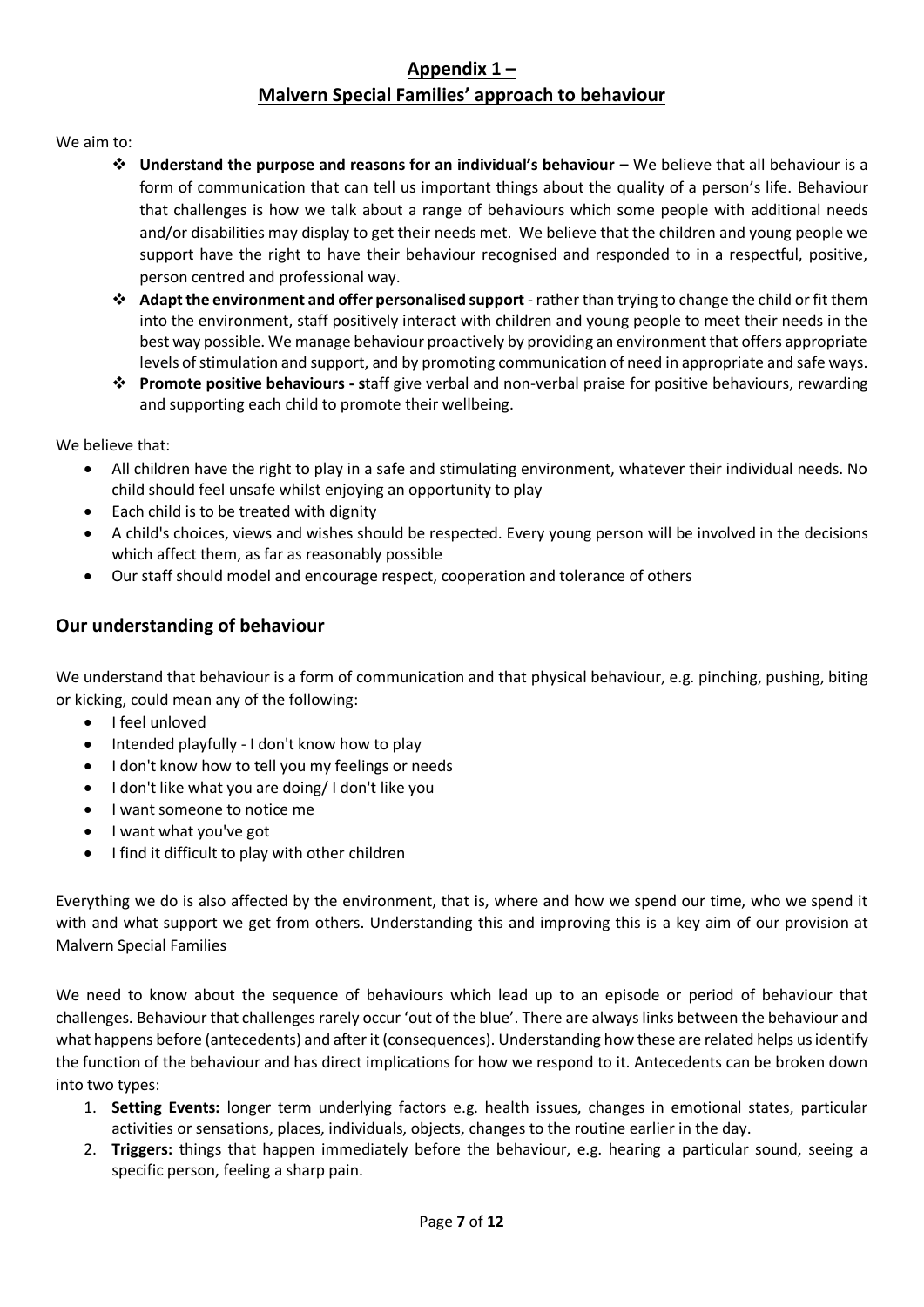If triggers occur when the person has already experienced one or more of the setting events, it is more likely that behaviour that challenges will occur. Slow triggers – feeling unwell, hungry/ thirsty, lack of attention, boredom, feeling tired. Fast triggers – being told no, an event being cancelled, something frightening, not understanding, being told to wait, being told to do something they can't do.

Consequences are the things that happen after the behaviour. While these are always things that impact on the person they are not always obvious as they include: things that are added or taken away e.g. conversation or contact, activities or sounds, the way other people react or respond, things that happen immediately and later changes in feelings or sensations.

## **Our behaviour approach scale**

1) **Primary prevention** – this is the quality-first provision which is at the heart of all our clubs

MSF staff will:

- Support children and young people to access local facilities and resources ensuring they have a community presence
- Treat children and young people with dignity and support them to develop a positive image
- Offer young people the opportunity for repeated experiences with problem solving, supported by patient adults and clear boundaries
- Promote the development of social skills, e.g. by modelling behaviour, through activities, circle time and stories
- Build self-esteem and confidence in children by offering them a variety of fun opportunities and supporting them to 'have a go' and celebrating success with them
- Exercise relaxed vigilance, so that they give the young people the opportunity to engage fully, but are always available to step in whenever necessary
- Use praise in a meaningful, specific and appropriate manner
- Acknowledge considerate behaviour such as kindness and willingness to share
- Avoid creating situations in which more adult attention is given in return for unwanted behaviour
- Use distraction and re-direction to de-escalate potential situations
- Help children to understand the effect that their hurtful behaviour has had on another person; we do not force children to say sorry, but encourage this where it is appropriate
- **2) Secondary prevention –** this is used if a person starts to get agitated, which shows that things aren't quite right for them. Calming, distracting or problem solving approaches remove the need for the person to use behaviours that challenge.

MSF staff will try:

- Providing the disruptive young person with a choice of locations to self-regulate their behaviour, and calm down.
- Giving clear directions
- Allowing 'take-up' time thus allowing a 'face-saving' opportunity
- Requesting that staff move the other young people away from the area
- A change of face
- Implementing Team Teach help protocols/script so that another member of staff takes over the strategic lead of the incident, if he/she feels it is appropriate to do so
- Referring to behaviour support plans as appropriate
- 3) **Reactive strategies –** unfortunately despite our best efforts, there may be occasions when primary and secondary prevention do not succeed in avoiding behaviours that challenge. If secondary prevention fails, then reactive strategies are used to manage any behaviours that challenge in a safe and ethical way. Reactive strategies are a reaction to behaviour after it as occurred and will only be used in the crisis stage of behaviour that challenges. They focus on keeping the person and those around the safe and unharmed.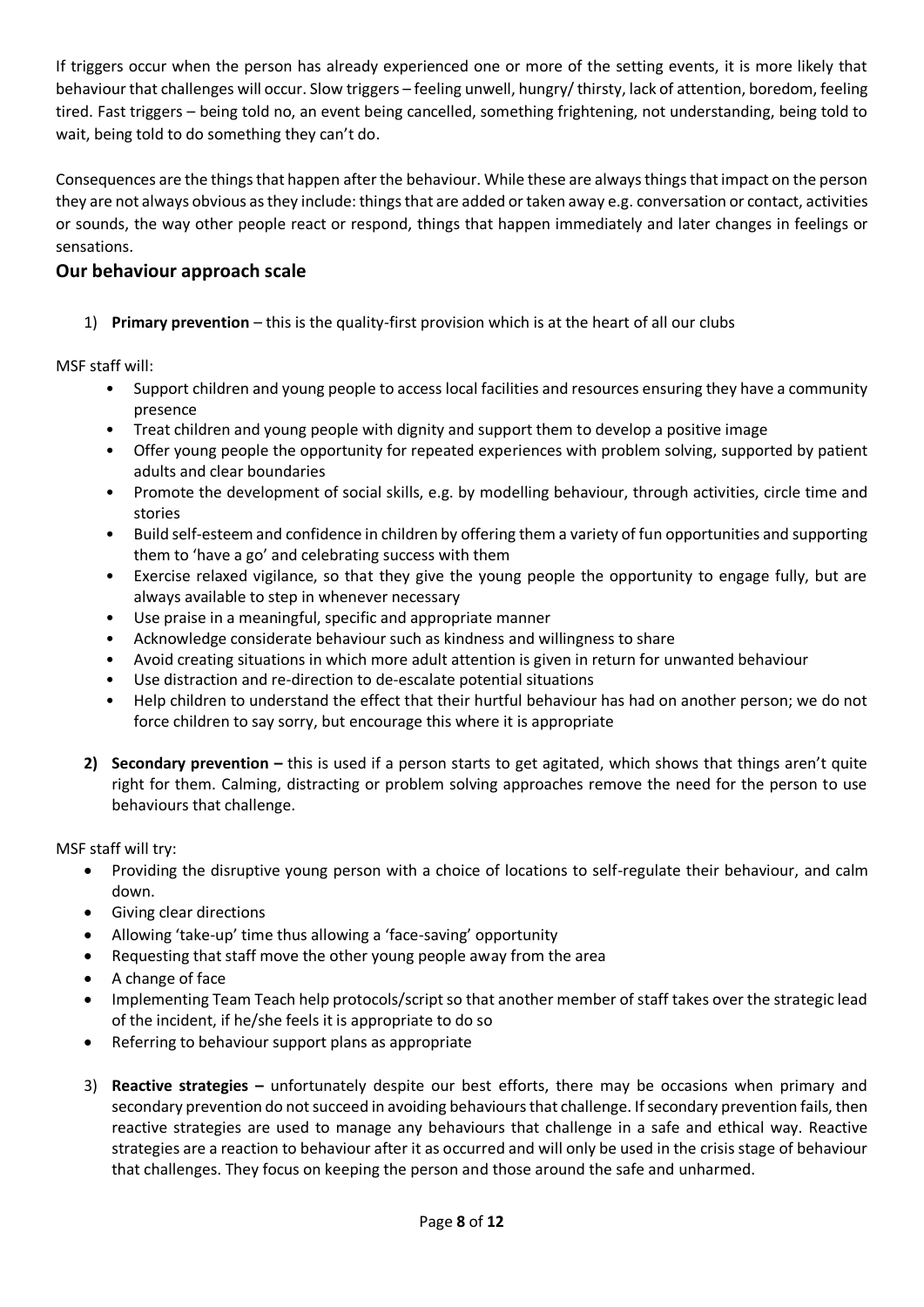MSF staff will:

- 1) **Increase personal space -** The amount of personal space a person needs increases when they become agitated. Creating more personal space is less threatening and promotes the safety of staff. Verbal communication should be short and simple.
- 2) **Self-protective and breakaway procedures - s**elf- protective positions can minimise the chance of being hurt or trapped. Breakaway procedures are ways to evade blows or to escape from grips, grabs and bites.
- 3) **Minimal Positive Physical Intervention (PPI)** minimal PPI procedures use minimum force to restrict the movement of someone who is in danger of harming themselves or others around them (see main policy for further information)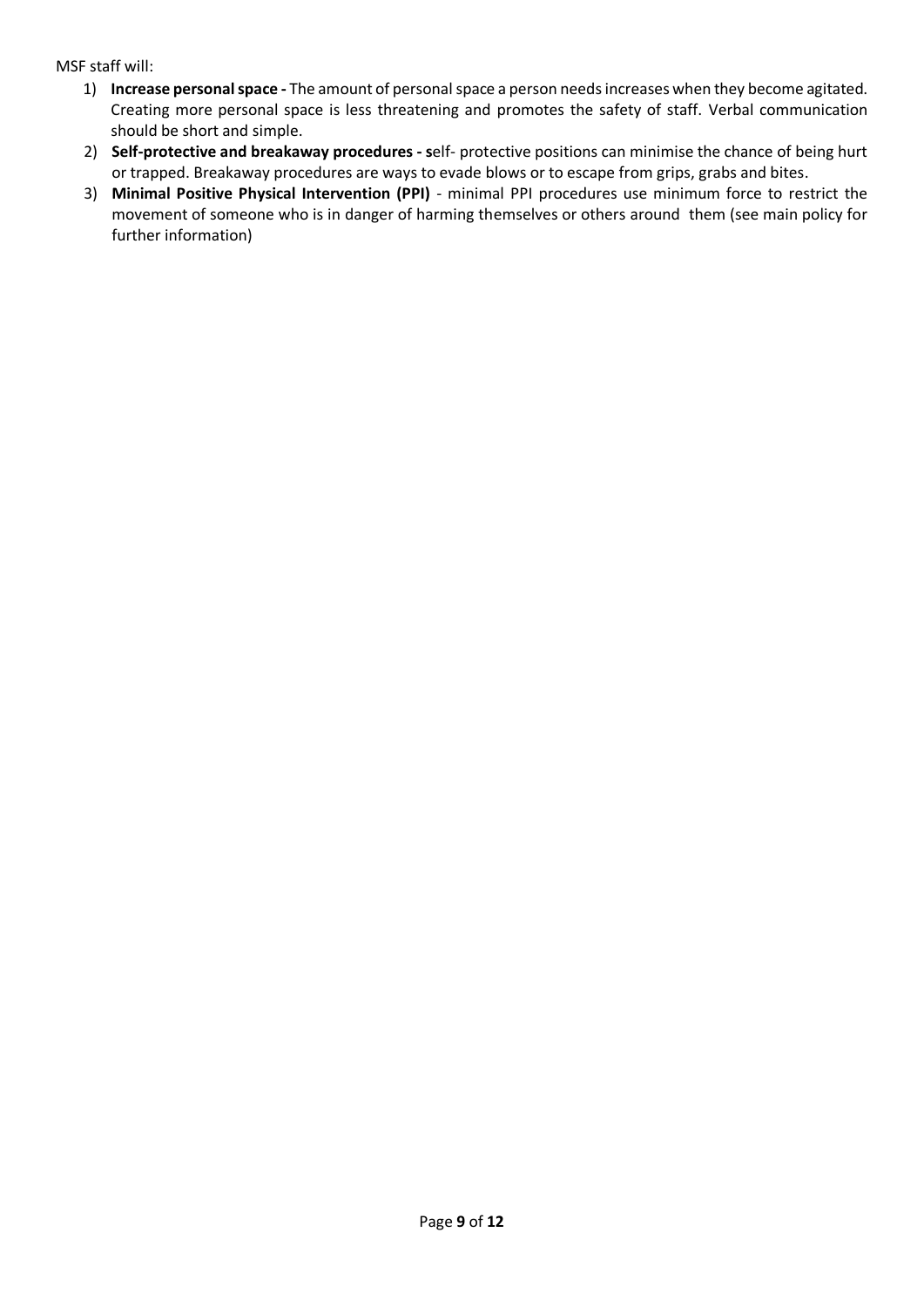

| Appendix 2 - Benaviour Support Plan                                         |           |  |
|-----------------------------------------------------------------------------|-----------|--|
| Full Name of Child/ Young Person:                                           | $D.O.B$ : |  |
| Disability, Special Educational Needs:                                      |           |  |
| Behaviours we want to encourage/develop:                                    |           |  |
| Behaviours we want to reduce/stop:                                          |           |  |
| Possible triggers of behaviours we want to reduce, Things to prevent/avoid: |           |  |
| Positive management strategies:                                             |           |  |
| Proactive Interventions:                                                    |           |  |
| Reactive Interventions:                                                     |           |  |

By whom? Staff Name (print):

Date written: Date reviewed with parent/carer:

Parent/carer signature:

Parent/carer name (print):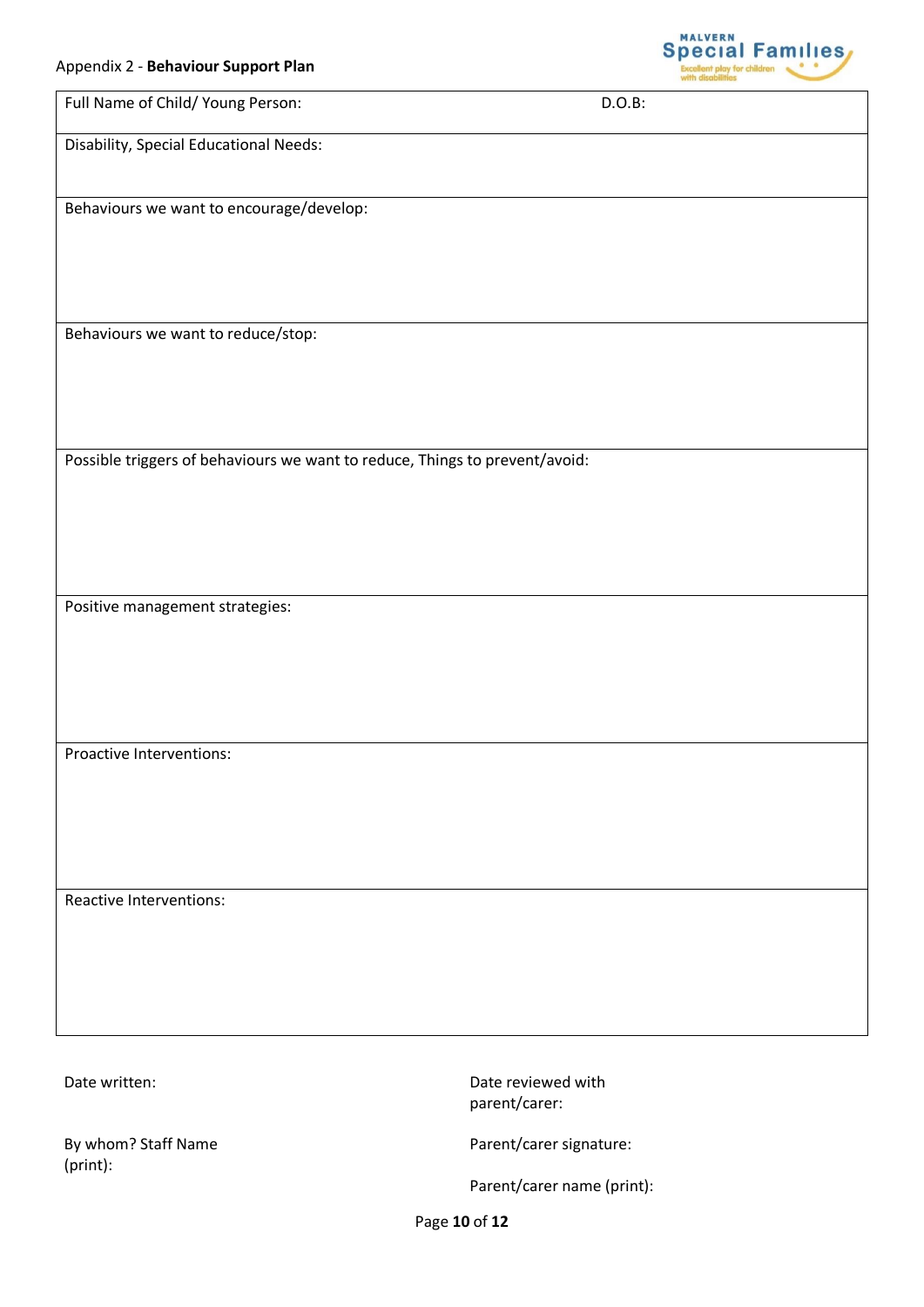| Positives-                         | Triggers-                   | Successful approaches-               |
|------------------------------------|-----------------------------|--------------------------------------|
| What is the child good at and what | What situations have led to | What proactive interventions have    |
| do they like doing?                | problems in the past?       | been effective in preventing child's |
|                                    |                             | anxiety rising?                      |
|                                    | 1.                          | 1.                                   |
|                                    |                             |                                      |
| 2.                                 | 2.                          | 2.                                   |
|                                    |                             |                                      |
| 3.                                 | 3.                          | 3.                                   |
|                                    |                             |                                      |

Describe any modifications to the environment or pupil routines that can be implemented to prevent anxieties rising?

| L. | г<br>- |  |
|----|--------|--|
|    |        |  |

2.

#### Expected Practice

| $ \sim$ $ \sim$ $ \sim$ $ \sim$ $ \sim$ $ \sim$ $ \sim$ $ \sim$ $ \sim$ $ \sim$ $ \sim$ $ \sim$ $ \sim$ $ \sim$ $ \sim$ $ \sim$ $ \sim$ $ \sim$ $ \sim$ $ \sim$ $ \sim$ $ \sim$ $ \sim$ $ \sim$ $-$ |                                   |
|-----------------------------------------------------------------------------------------------------------------------------------------------------------------------------------------------------|-----------------------------------|
| Strategy                                                                                                                                                                                            | What does the practice look like? |
| Firm clear directions                                                                                                                                                                               |                                   |
| C.A.L.M. talking/stance                                                                                                                                                                             |                                   |
| <b>Summoning Assistance</b>                                                                                                                                                                         |                                   |
| Verbal/Symbolic guidance                                                                                                                                                                            |                                   |
| <b>Limited Choices</b>                                                                                                                                                                              |                                   |
| Reminders of consequences                                                                                                                                                                           |                                   |
| Distraction                                                                                                                                                                                         |                                   |
| Diversion                                                                                                                                                                                           |                                   |
| Humour                                                                                                                                                                                              |                                   |

#### Describe any additional strategies that have worked in the past or should be avoided

| Strategy            | Try | Avoid | What does the practice look like? |
|---------------------|-----|-------|-----------------------------------|
| Negotiation         |     |       |                                   |
| Reassurance         |     |       |                                   |
| Planned ignoring    |     |       |                                   |
| Contingent touch    |     |       |                                   |
| Take up time        |     |       |                                   |
| Withdrawal offered  |     |       |                                   |
| Withdrawal directed |     |       |                                   |
| Change of face      |     |       |                                   |
| Success reminders   |     |       |                                   |
| Others              |     |       |                                   |

From your risk assessment, what is the likelihood of the child harming himself or herself, another child or adult in the event of an incident. Please identify risk in each case.

|        | Self-Harm | Harm to others | Harm from another | Harm to staff |
|--------|-----------|----------------|-------------------|---------------|
| Low    |           |                |                   |               |
| Medium |           |                |                   |               |
| High   |           |                |                   |               |